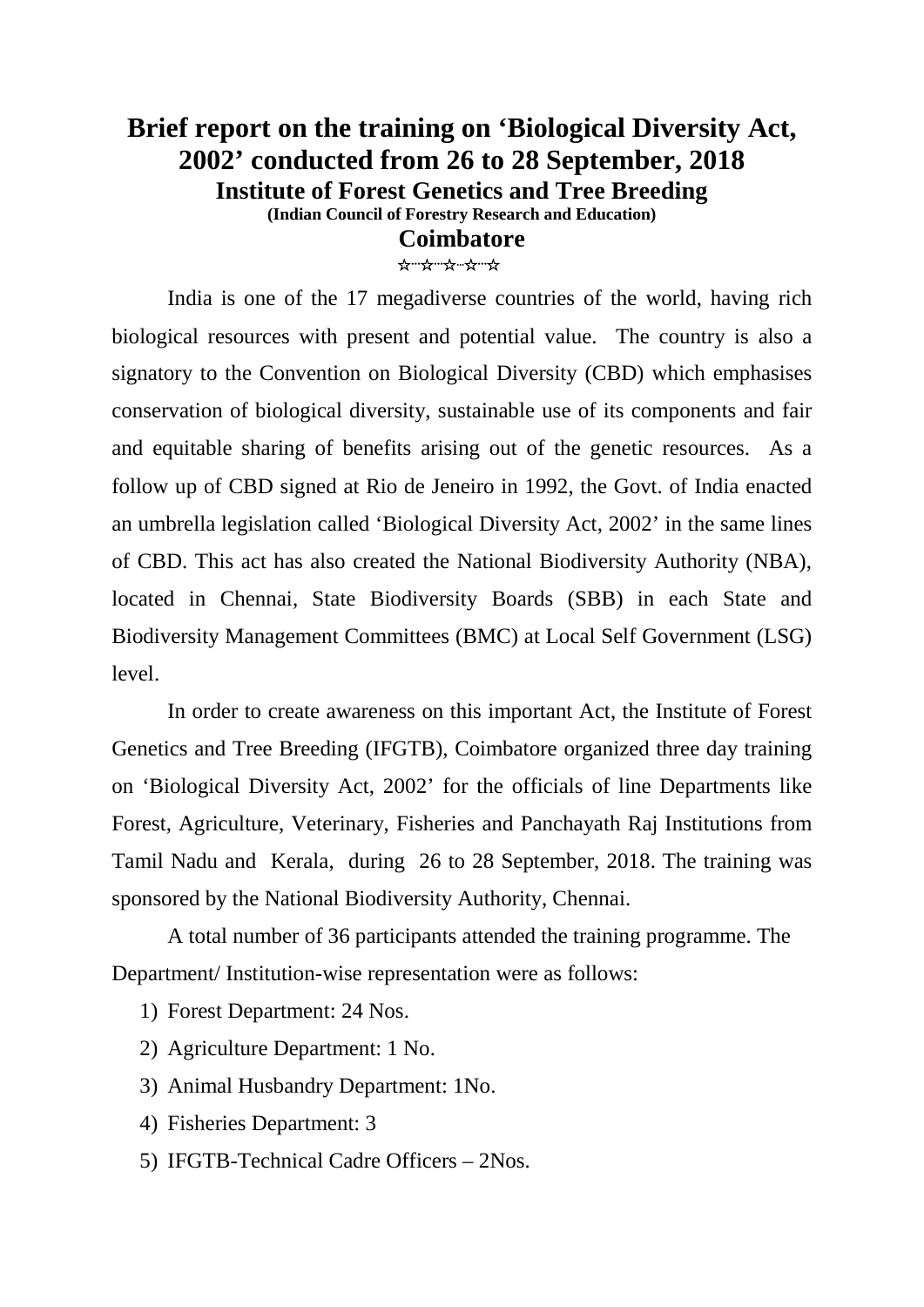6) Rural Development / Panchayath Raj institutions - 5 Nos.

During the inaugural function on  $26<sup>th</sup>$  September, 2018, Dr. C. Kunhikannan, Scientist-F & Head, FECC Division of IFGTB welcomed the gathering. Dr.K.R.Sasidharan, Scientist-F and Training Co-ordinator gave an overview of the training programme. Dr.S.Murugesan, Scientist-G and Group Co-ordinator (Research), IFGTB delivered the presidential address. While inaugurating, the Chief Guest, Dr.Mohit Gera, IFS, Director of IFGTB pointed out that the monoculture had taken heavy toll of forest biodiversity in the past and underscored the need for conserving the biodiversity and utilize it in a sustainable manner for obtaining various ecosystem services rendered by the biodiversity, which are very essential for human survival. The Chief Guest also released the training manual. Dr.K.Panneer Selvan, Scientist-D, FECC Division proposed vote of thanks.

There were a total of eight lecture sessions on topics like overview of Floral, Faunal and Microbial Diversity of India; Biodiversity Act, 2002 and Biological Diversity Rules, 2004; Access to Genetic Resources and Benefit Sharing; Preparation of People's Biodiversity Register; Intellectual Property Rights on Biological Resources as well as Biodiversity and Bioprospecting. The topics were handled by different experts on the above aspects. A field visit to the tribal hamlet of Singapathi, situated in the foot-hill of Siruvani was also organized, where the participants interacted with the traditional medical practitioners of different communities in this area and got familiarized with the utilization of various medicinal plants among the tribal communities for curing various ailments.

The participants were taken to various research divisions of IFGTB, Gass Forest Museum, Fischer Herbarium and the VAM Production Unit, where they interacted with the Scientists and other researchers.

A panel discussion was also conducted as part of the training programme. The participants were divided into three groups and assigned three different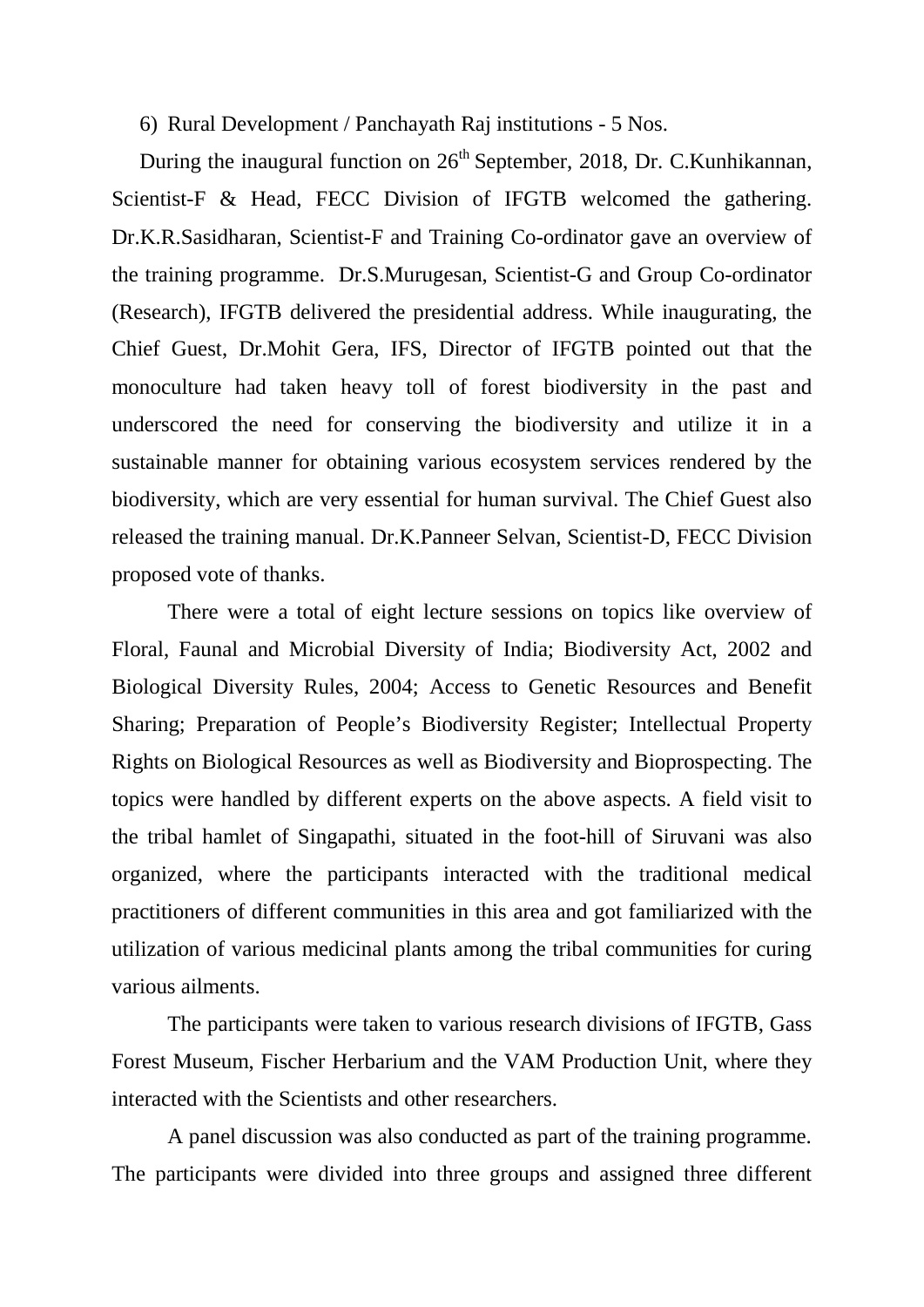topics. The team leaders presented the views of each group on those topics, followed by interaction among themselves and with the resource persons.

The Valedictory Function was organized on  $28<sup>th</sup>$  September, 2018, in which Shri Deepak Srivastava, IFS, Chief Conservator of Forests, Coimbatore Circle was the Chief Guest. He appreciated the efforts of IFGTB to organize training programme on novel topic like the 'Biological Diversity Act, 2002' and wished that the officials, particularly the practicing forest officials will apply the knowledge they have gained in the present training, in the field. The Chief Guest also distributed certificates to the participants. Dr.K.R.Sasidharan, Training Co-ordinator proposed vote of thanks.



**Inauguration of the training by Dr.Mohit Gera, Director, IFGTB**



**Release of Training Manual**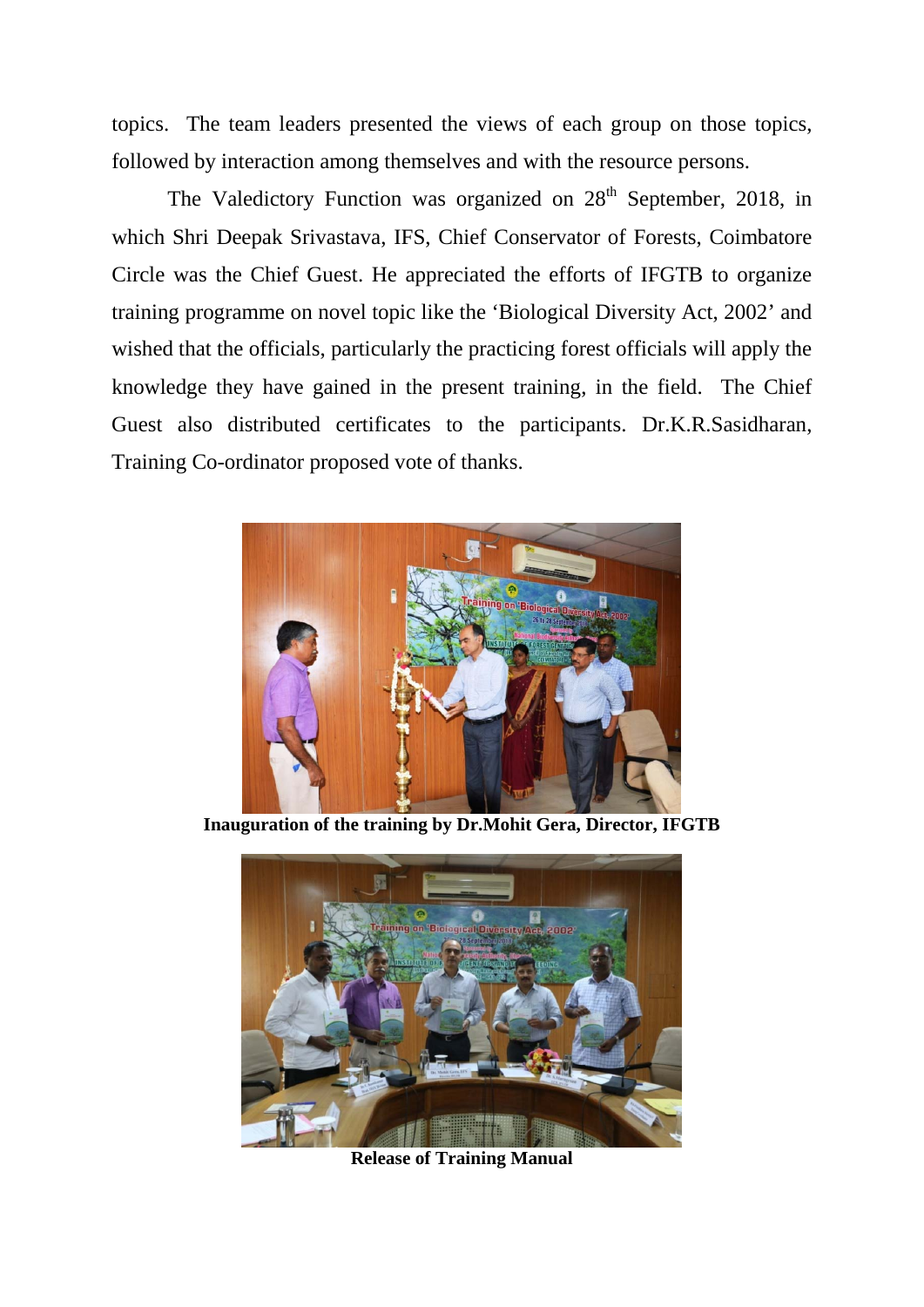

**View of participants**



**Group photo**



**Visit to Chemistry and Bioprospecting laboratory**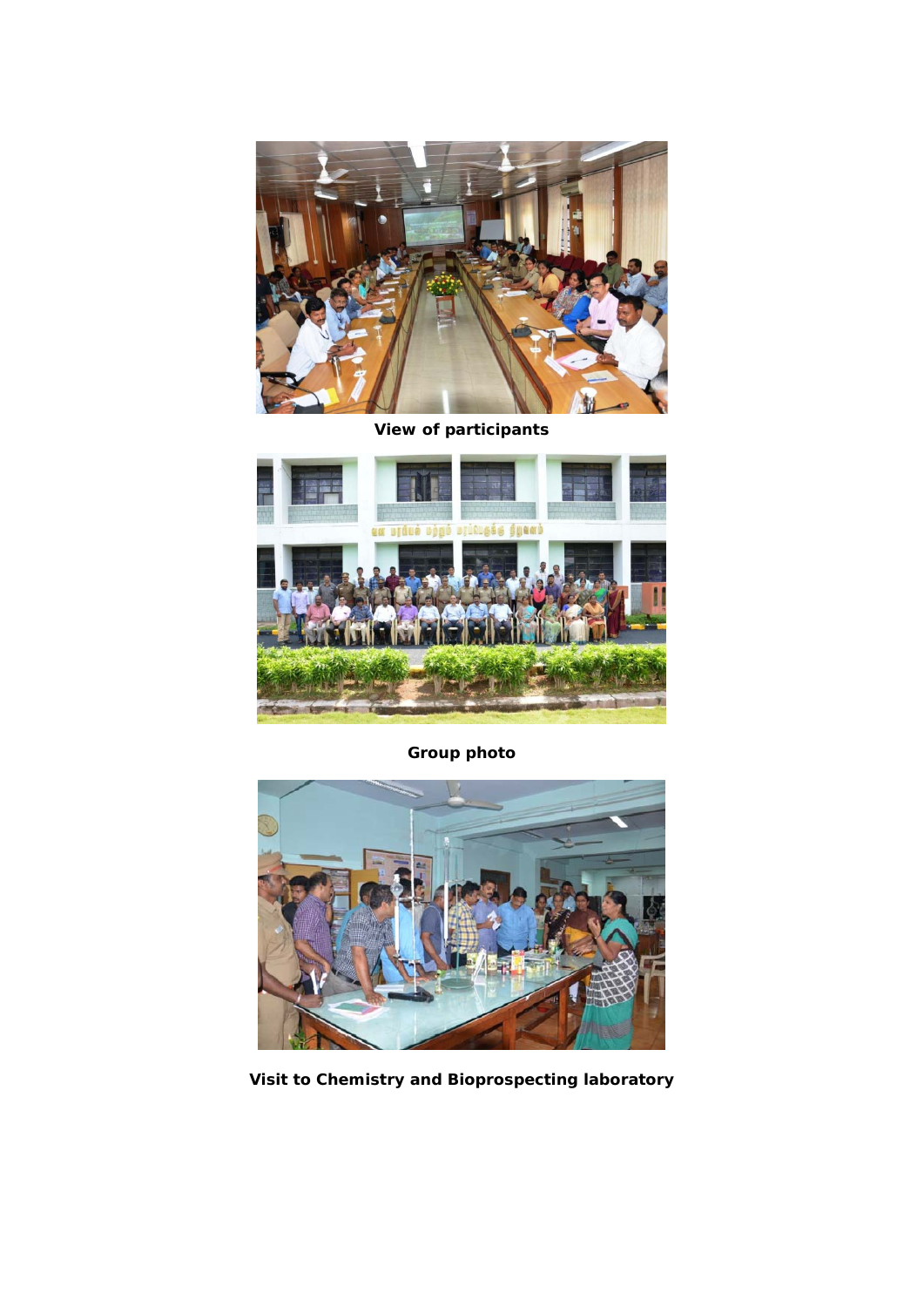

**Visit to Seed laboratory**



**Visit to Fischer Herbarium**

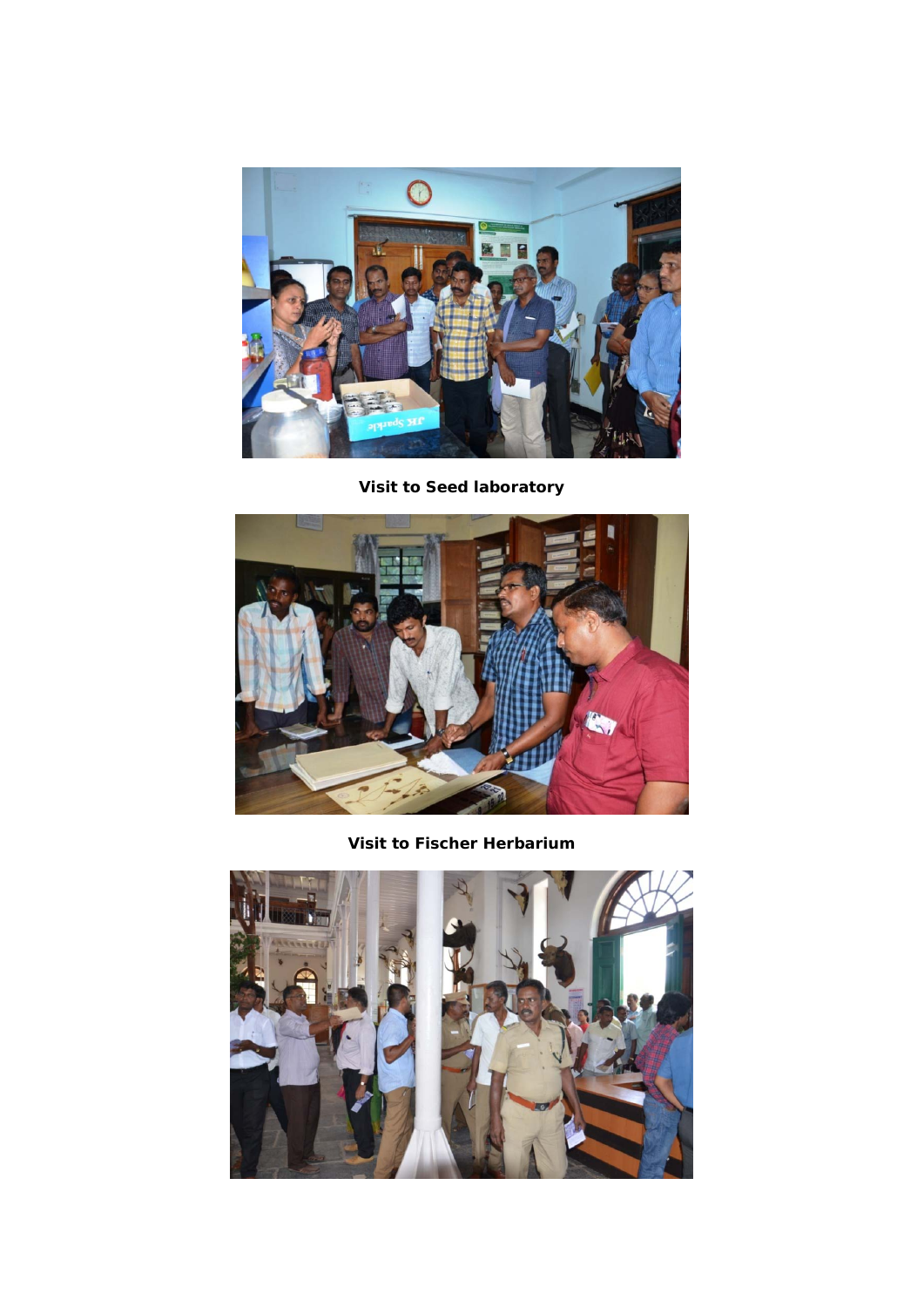## **Visit to Gass Forest Museum**



**Visit to VAM Production Unit**



**Interaction with tribal medical practitioners at Singapathi, Coimbatore**



**Tribal medical practitioner at Singapathi explaining about medicinal**